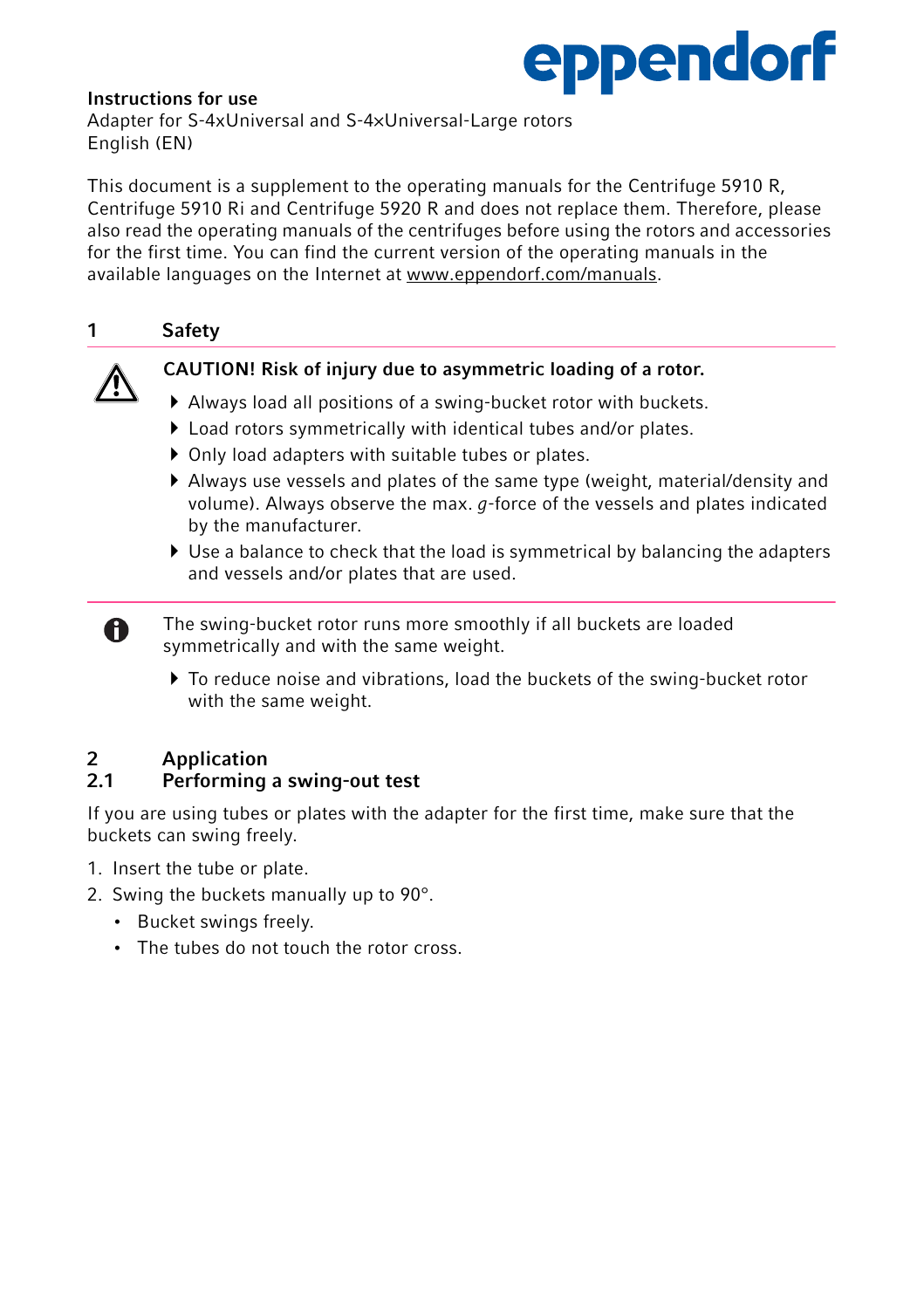2 Adapter for S-4xUniversal and S-4×Universal-Large rotors English (EN)

# 2.2 Mixed loading with different adapters

Mixed loading of the S-4×Universal or S-4×Universal-Large rotors with different adapters is possible if the adapters are intended for the rotor.

- Always use adapters and tubes of the same type when loading opposite buckets.
- Load opposite buckets with the same weight (adapter, tubes, or plates and content).
- $\triangleright$  Set the radius for the correct *q-force*.



Information on the radius can be found on the adapter or in the operating manual of the centrifuge.

# 2.3 Centrifugation of polystyrene plates

Polystyrene plates (e.g., cell-culture plates or ELISA plates) are often clear.

- $\blacktriangleright$  In the universal adapters polystyrene plates can only be centrifuged up to a max. of  $1000 \times q$ .
- If a higher g-force is required, perform a test run using a plate filled with water at the required rotational speed and centrifugation time.
- Note the manufacturer's information regarding the material and centrifugation stability.
- $\blacktriangleright$  If in doubt, use the plate carrier.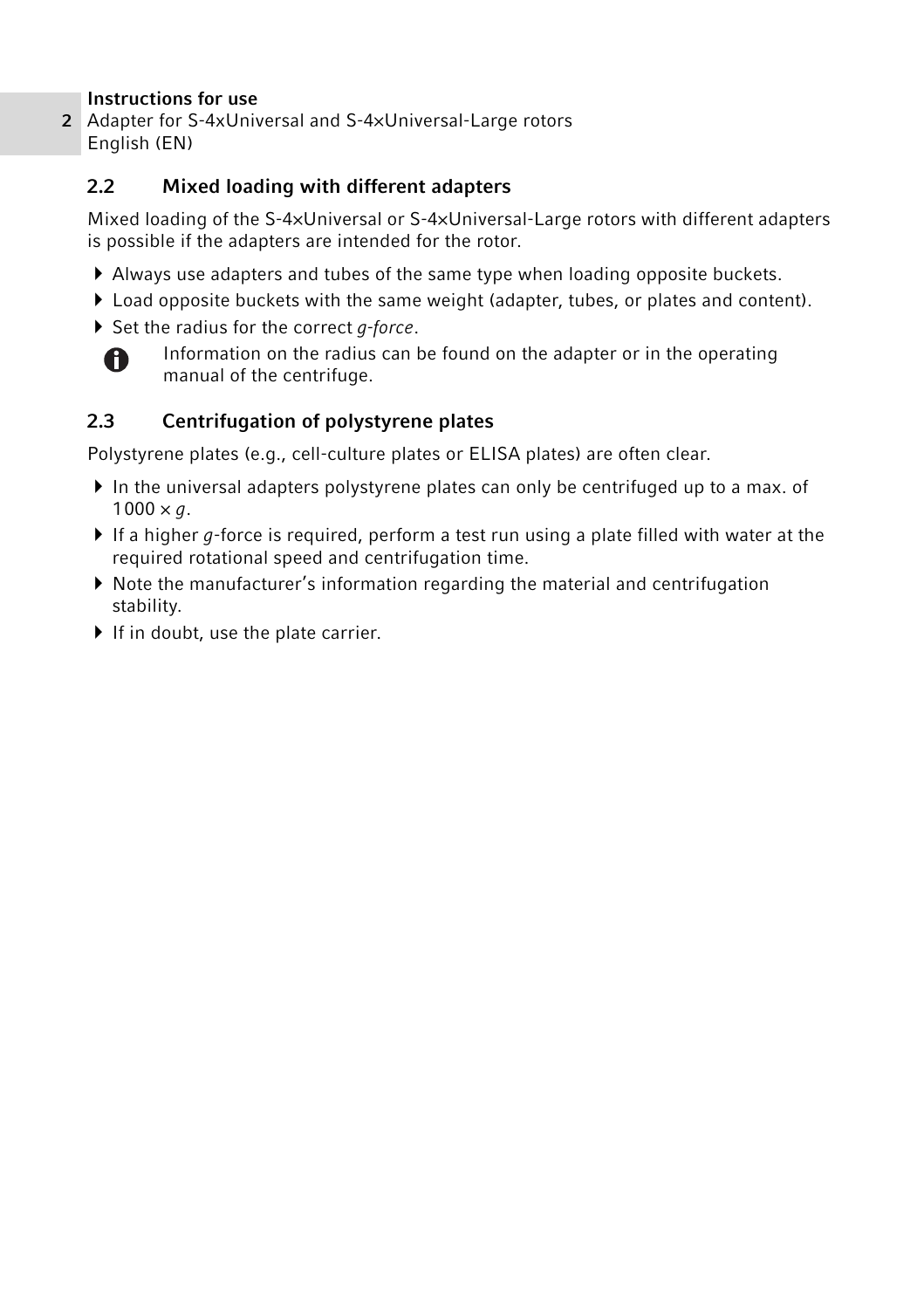Adapter for S-4xUniversal and S-4×Universal-Large rotors 3 English (EN)

# 3 Product description<br>3.1 Adapter for conical 2

# Adapter for conical 25 mL and 50 mL tubes, 250 mL bottles and microplates (color gray)

2 different inserts enable the use of conical 25 mL, 50 mL tubes or 250 mL bottles for centrifuging in the adapter.

The illustration shows the adapter for the S-4xUniversal rotor. The adapters for  $\mathbf \Omega$ the S-4xUniversal and S-4xUniversal-Large rotors differ only in the number of bores.



# 3.1.1 Rotor S-4xUniversal for the Centrifuge 5910R and Centrifuge 5910Ri

| No. | <b>Tube/Plate</b>                    | Quantity | <b>Note</b>                                                                                                                                               |
|-----|--------------------------------------|----------|-----------------------------------------------------------------------------------------------------------------------------------------------------------|
|     | Conical 25 mL tubessnap<br>cap       | 7        | $\blacktriangleright$ Use the insert for conical tubes and<br>the suitable adapter for conical                                                            |
|     | Conical 25 mL tubesscrew<br>cap      |          | 25 mL tubes.                                                                                                                                              |
|     | Conical 50 mL tubesscrew<br>cap      | 7        | ▶ Use the insert for conical tubes.                                                                                                                       |
|     | 2/250 mL flat bottle                 | 1        | $\blacktriangleright$ Use the insert for bottles.                                                                                                         |
|     | $175$ ml $-225$ ml conical<br>bottle | 1        | ▶ For conical bottles, use the insert for<br>bottles and, in addition, the adapter<br>provided by the manufacturer of the<br>bottle.                      |
| 31  | Microplate 96/384                    | 1        | $\triangleright$ To prevent any damage to the plate,<br>use the insert for conical tubes.<br>$\triangleright$ MTP cannot be centrifuged<br>aerosol-tight. |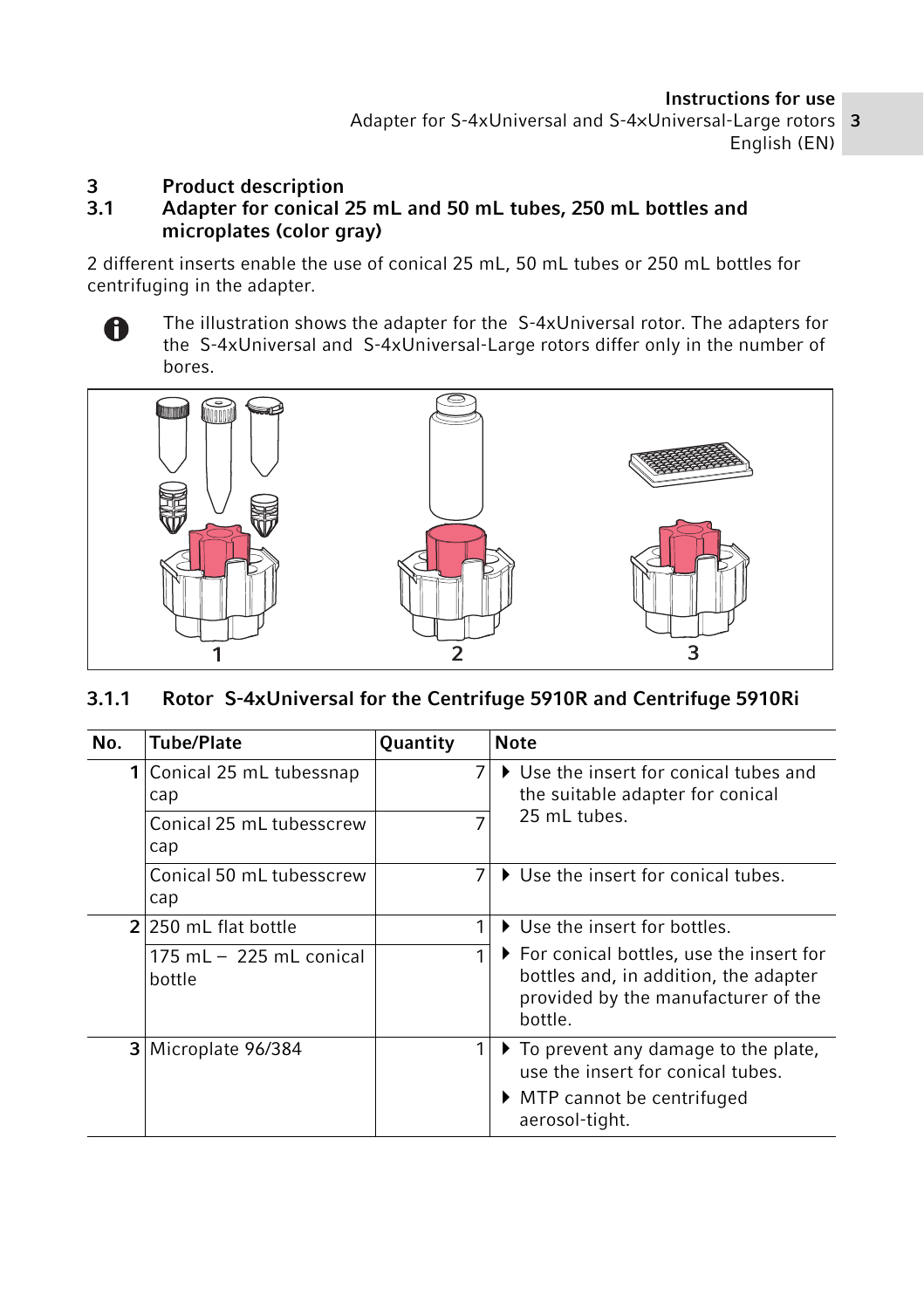4 Adapter for S-4xUniversal and S-4×Universal-Large rotors English (EN)

# 3.1.2 Rotor S-4xUniversal-Large for the Centrifuge 5920R

| No. | <b>Tube/Plate</b>                    | <b>Quantity</b> | <b>Note</b>                                                                                                                          |
|-----|--------------------------------------|-----------------|--------------------------------------------------------------------------------------------------------------------------------------|
|     | 1 Conical 25 mL tubessnap<br>cap     | 10              | ▶ Use the insert for conical tubes and<br>the suitable adapter for conical                                                           |
|     | Conical 25 mL tubesscrew<br>cap      | 10              | 25 ml tubes.                                                                                                                         |
|     | Conical 50 mL tubesscrew<br>cap      | 10              | ▶ Use the insert for conical tubes.                                                                                                  |
|     | 2 2 250 mL flat bottle               |                 | ▶ Use the insert for bottles.                                                                                                        |
|     | $175$ ml $-225$ ml conical<br>bottle |                 | ▶ For conical bottles, use the insert for<br>bottles and, in addition, the adapter<br>provided by the manufacturer of the<br>bottle. |
|     | 3 Microplate 96/384                  |                 | $\triangleright$ To prevent any damage to the plate,<br>use the insert for conical tubes.                                            |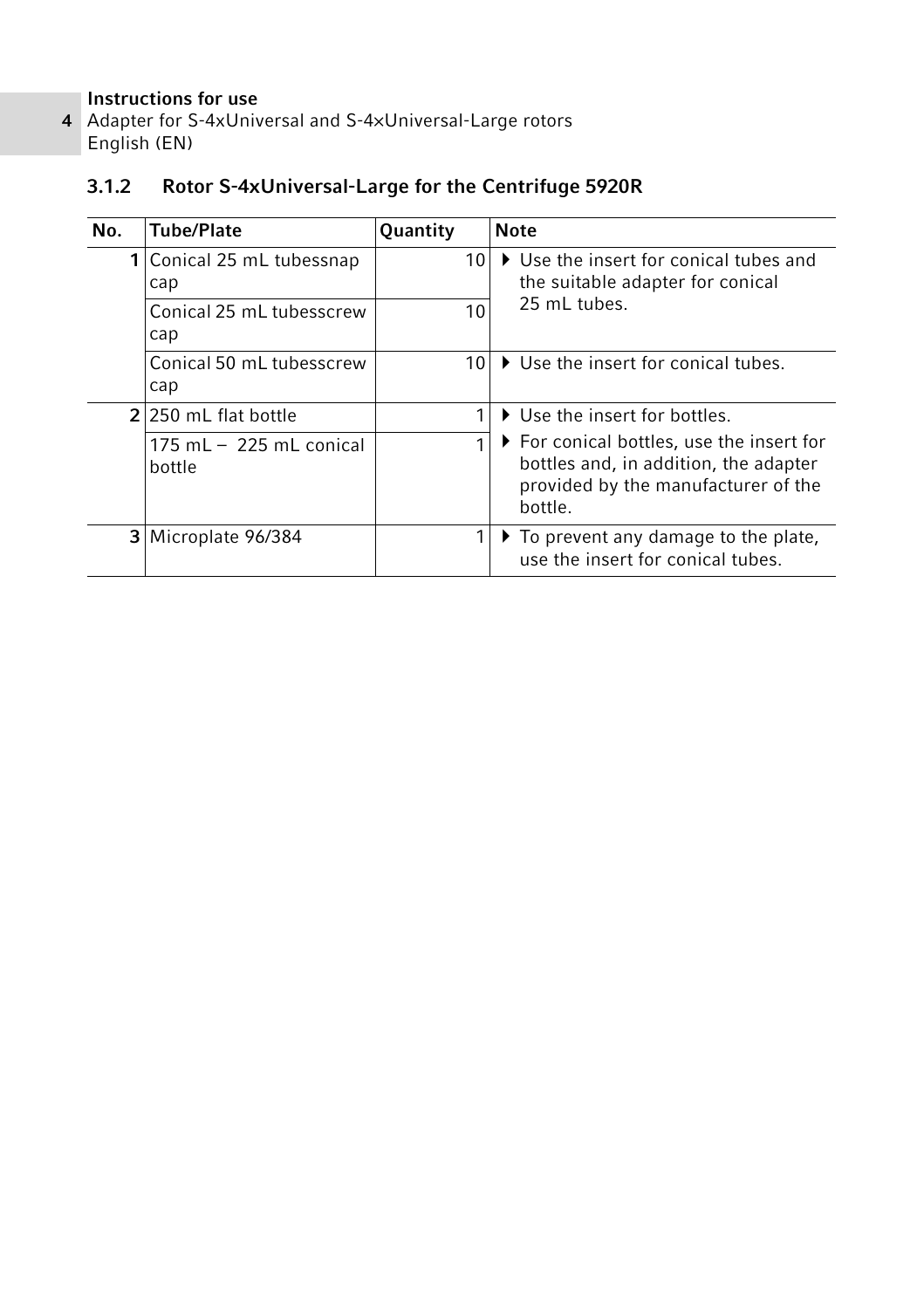Adapter for S-4xUniversal and S-4×Universal-Large rotors 5 English (EN)

# 3.2 Adapter for Eppendorf Tubes 5 mL, conical 15 mL tubes and microplates/ deepwell plates (color orange)

The illustration shows the adapter for the S-4xUniversal rotor. The adapters for  $\bullet$ the S-4xUniversal and S-4xUniversal-Large rotors differ only in the number of bores.



3.2.1 Rotor S-4xUniversal for the Centrifuge 5910R and Centrifuge 5910Ri

| No. | Tube/Plate                                     | Quantity | <b>Note</b>                                                                                                           |
|-----|------------------------------------------------|----------|-----------------------------------------------------------------------------------------------------------------------|
|     | Eppendorf Tubes 5 mL<br>snap cap and screw cap |          | • Only use the lower part of the<br>adapter.                                                                          |
|     | 2 Conical 15 mL tubes                          |          | 17 $\triangleright$ Use the adapter with the upper part.                                                              |
|     | 3 Microplate 96/384<br>Deepwell plate          |          | • Only use the lower part of the<br>adapter.<br>▶ DWP 96/1000 and DWP 96/2000<br>cannot be centrifuged aerosol-tight. |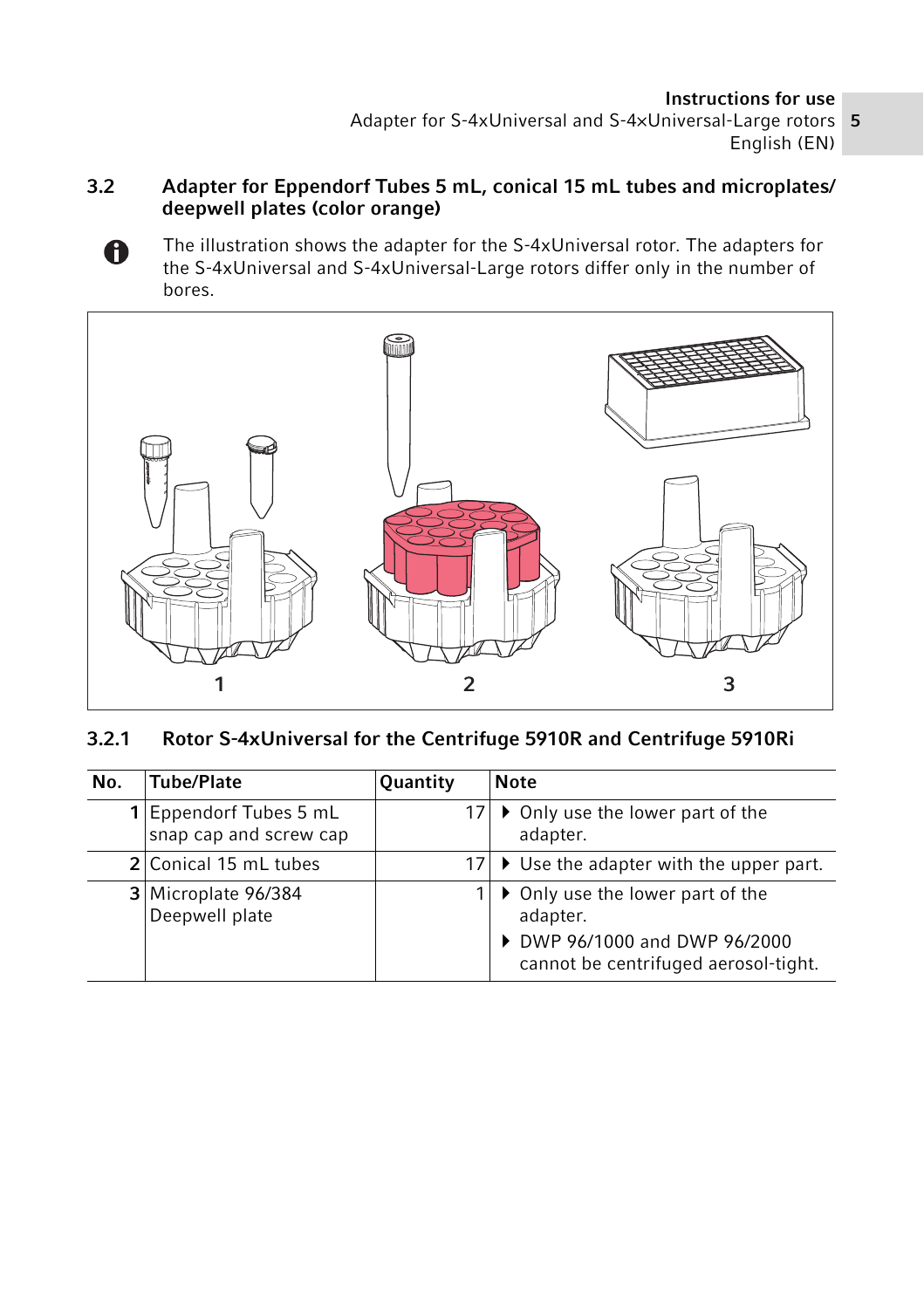6 Adapter for S-4xUniversal and S-4×Universal-Large rotors English (EN)

# 3.2.2 Rotor S-4xUniversal-Large for the Centrifuge 5920R

| No. | Tube/Plate                            | Quantity | <b>Note</b>                                                    |
|-----|---------------------------------------|----------|----------------------------------------------------------------|
|     | 1 Eppendorf Tubes 5 mL                |          | 24 $\triangleright$ Only use the lower part of the<br>adapter. |
|     | 2 Conical 15 mL tubes                 |          | 24 $\triangleright$ Use the adapter with the upper part.       |
|     | 3 Microplate 96/384<br>Deepwell plate |          | • Only use the lower part of the<br>adapter.                   |

# 3.3 Adapter for conical 25 mL, 50 mL tubes and microplates (color blue)<br>3.3.1 Rotor S-4xUniversal for the Centrifuge 5910R and Centrifuge 5910Ri

3.3.1 Rotor S-4xUniversal for the Centrifuge 5910R and Centrifuge 5910Ri



| No. | <b>Tube/Plate</b>                               | Quantity | <b>Notes</b>                                                                                     |
|-----|-------------------------------------------------|----------|--------------------------------------------------------------------------------------------------|
|     | 1 Conical 25 mL tubes snap<br>cap and screw cap |          | 9 Use the adapter for conical 25 mL<br>tubes.                                                    |
|     | Conical 50 mL tubes                             | 9        |                                                                                                  |
|     | 2 Conical 50 mL tubes                           | 5.       | $\triangleright$ For centrifugation with an<br>aerosol-tight cap, load the marked<br>bores only. |
|     | 3 Microplate 96/384                             |          | $\triangleright$ MTP cannot be centrifuged<br>aerosol-tight.                                     |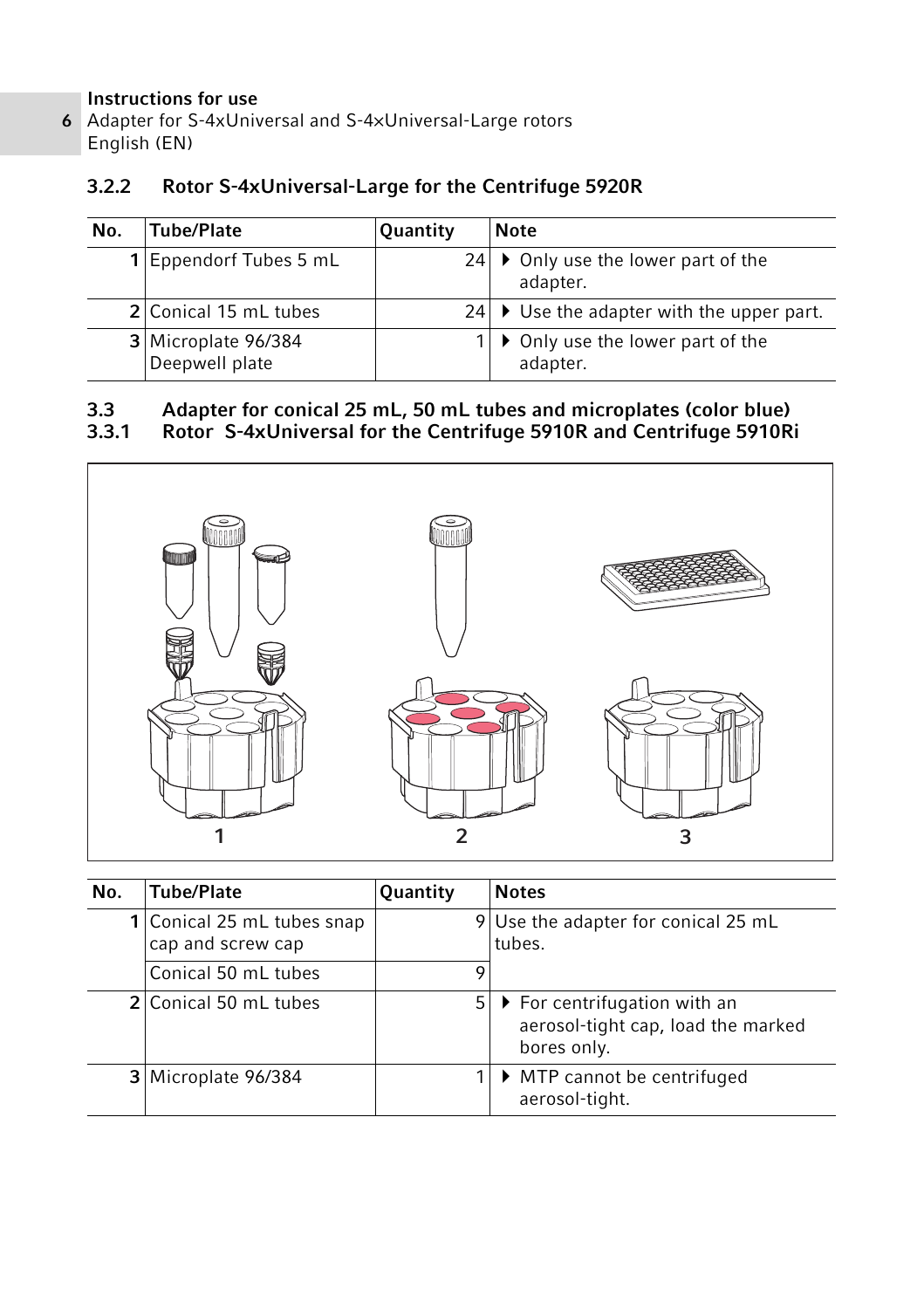Adapter for S-4xUniversal and S-4×Universal-Large rotors 27 English (EN)



# 3.3.2 Rotor S-4xUniversal-Large for the Centrifuge 5920R

| No. | Tube/Plate                                      | <b>Quantity</b> | <b>Notes</b>                                                   |
|-----|-------------------------------------------------|-----------------|----------------------------------------------------------------|
|     | 1 Conical 25 mL tubes snap<br>cap and screw cap |                 | 10 $\triangleright$ Only use the lower part of the<br>adapter. |
|     | 2 Conical 50 mL tubes                           |                 | $10$ $\triangleright$ Use the adapter with the upper part.     |
|     | 3 Microplate 96/384<br>Deepwell plate           |                 | • Only use the lower part of the<br>adapter.                   |



You can find more technical data such as the rcf values and the radii of the adapters in the manual of the centrifuge.

# 4 Ordering information

# Rotor S-4xUniversal for the Centrifuge 5910 R and Centrifuge 5910 Ri

| Order no.       | <b>Description</b>                                                                               |
|-----------------|--------------------------------------------------------------------------------------------------|
| (International) |                                                                                                  |
|                 | Adapter<br>for 25/50 mL conical tubes, 175-250 mL bottles and plates, for<br>S-4xUniversal rotor |
| 5910 751.001    | set with 2 pieces                                                                                |
|                 | Adapter<br>for 25/50 mL conical tubes and plates, for S-4xUniversal rotor                        |
| 5910 769.008    | set with 2 pieces                                                                                |